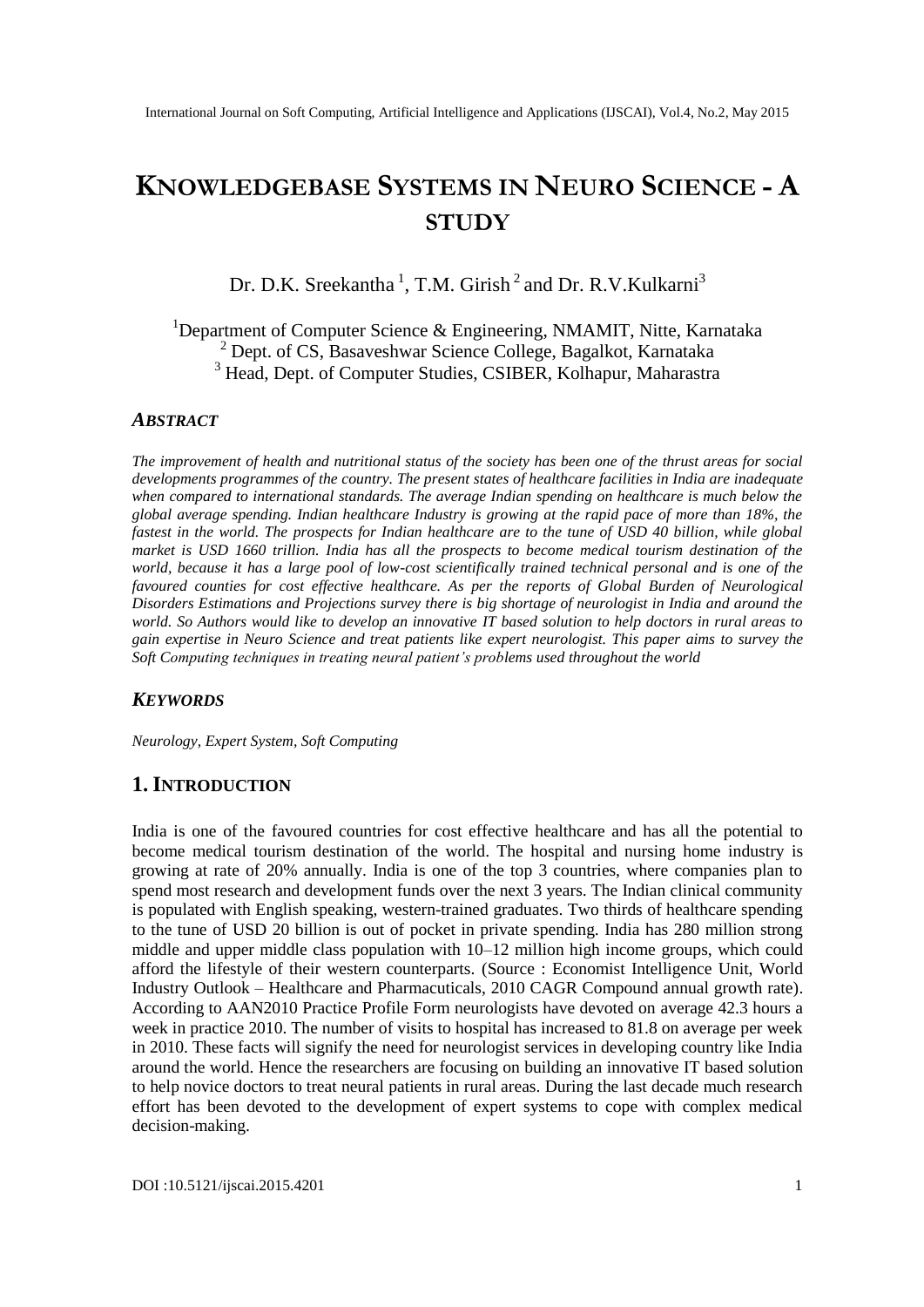An expert system is "an embodiment within a computer of a knowledge-based component, from an expert skill, in such a form that the system can offer intelligent advice or make an intelligent decision about a processing function." such a system uses expert knowledge to attain high levels of performance in a narrow problem area. In the process of diagnosis, neurologists collect historical data, neurologic signs, and symptoms to arrive at a "best guess" as to stroke type, which then forms the basis for performing further diagnostic procedures such as computed tomography (CT scan) or cardiologic or cerebrovascular tests.

# **2. SURVEY OF LITERATURE**

The present work comprises an exhaustive survey of relevant literature of most relevant articles on Soft Computing techniques applied in Neuro Science from reputed journals from IEEE Transactions, Springer and Elsevier publishers and proceedings of international conferences. Some selected articles from this survey are discussed by way of illustration.

Klaus Spitzer, Andreas Thie, Louis R. Caplan and Klaus Kunze [1] (1989) have designed a prototype MICROSTROKE expert system to categorize and diagnose stroke type based on clinical information. The knowledge base of MICROSTROKE includes information from large stroke registries. The system first queries the physician-user for details of the patient's history, information about the onset of stroke, accompanying symptoms and pertinent neurologic findings and then sums the individual data items, factors in the a priori odds, and arrives at the probabilities of different stroke types for a given patient. Stroke type diagnoses by MICROSTROKE were correct in 72.8% of 250 cases in the Hamburg Stroke Data Bank, stroke types can be of prime importance. Authors presented MICROSTROKE, the prototype of an expert system for computer-supported stroke type diagnosis based only on clinical and historical patient data available at the bedside; MICROSTROKE serves as an aid in the diagnostic work-up of stroke as both a stroke patient data bank and as an educational tool in clinical teaching.

Cruz J, Barahona P, Figueiredo A.P, Veloso M and Carvalho M [2] (1994) have discussed a new knowledge-based system called DARE for the diagnosis of neuromuscular disorders that performs anatomic-physiological reasoning on a deep causal-functional model of the domain knowledge. These characteristics make the system more flexible and general than similar systems in this domain and favour its potential use in different local environments. This paper also discusses the preliminary evaluation of the system performed in the European project ESTEEM, as well as the work still required to make it a real clinical application. The current version of DARE already achieved a quite acceptable diagnostic performance and many improvements can done in the near future such as a need to extend the knowledge model either quantitatively (representing more anatomical structures and functionalities) or qualitatively (including explicitly the etiologic and temporal knowledge) and to support the adopted reasoning methods with more formalized models (allowing the formal definition of reasoning tasks for diagnosis, prognosis and patient treatment).

Christophe S. Herrmann [3] (1995) combined Fuzzy Logic, neural network and an expert system to build a hybrid diagnosis system, a new approach to the acquisition of knowledge bases. This system consists of a fuzzy expert system with a dual source knowledge base. Two sets of rules are acquired, inductively from given examples and deductively formulated by a physician. A fuzzy neural network serves to learn from sample data and allows extracting fuzzy rules for the knowledge base. The diagnosis of electroencephalograms by interpretation of graph elements serves as visualization for author's approach. Preliminary results demonstrate the promising possibilities offered.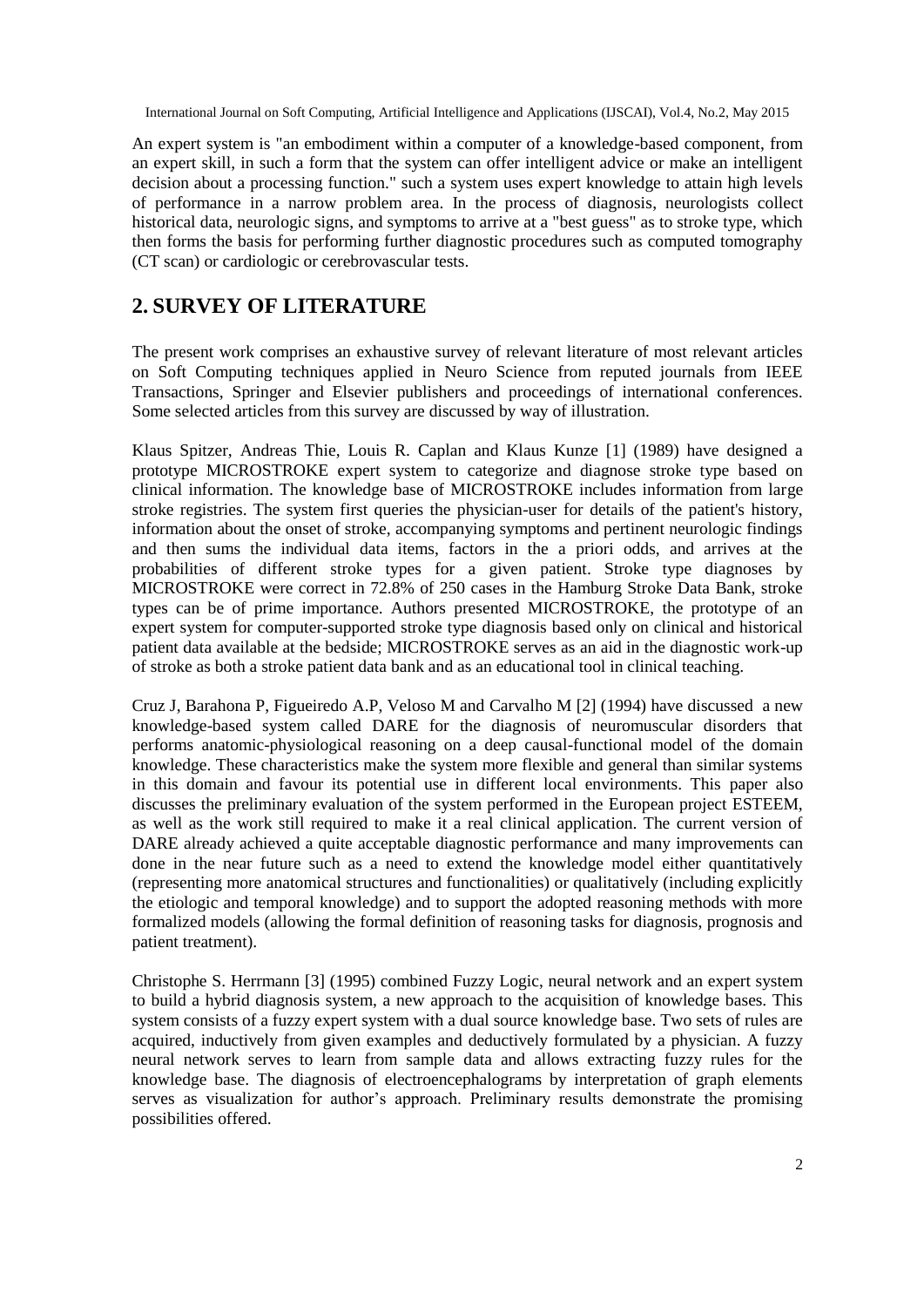The hybrid system, described in this article, introduces the following new paradigms of modelling the cognitive task of diagnosis, Instead of either acquiring the whole knowledge base automatically from examples, being an inductive learning method.

Leda Cosmides and John Tooby [4] (1997) have authored an article The Cognitive Neuroscience of Social Reasoning. Cognitive scientists needed theoretical guidance that is grounded in something beyond intuition. Authors need evolutionary biology's "adaptationist program", a research strategy in which theories of adaptive function are key inferential tools, used to identify and investigate the design of evolved systems. Using research on how human's reason about social exchange. The authors illustrated how theories of adaptive function can generate detailed and highly testable hypotheses about the design of computational machines in the human mind and reviewed research that tests for the presence of these machines. This research suggests that the human computational architecture contains an expert system designed for reasoning about cooperation for mutual benefit, with a subroutine specialized for cheaper detection. By using a computational theory specifying the adaptive problems entailed by social exchange authors team were able to predict, in advance, that certain very subtle changes in the content and context would produce dramatic differences in how people reason. Authors concluded that the adaptationist program is cognitive neuroscience's best hope for achieving this goal.

Jean-Marc Fellous, Jorge L. Armony and Joseph E. LeDoux [5] (2000) have published the article Emotional Circuits and Computational Neuroscience*.* Emotion is clearly an important aspect of the mind, yet it has been largely ignored by the "brain and mind (cognitive) sciences" in modern times. However, there are signs that this is beginning to change. Authors discussed some issues about the nature of emotion, describe what is known about the neural basis of emotion and consider some efforts that have been made to develop computer-based models of different aspects of emotion. It is important to distinguish between emotional experiences and the underlying processes that lead to emotional experiences. One of the stumbling blocks to an adequate scientific approach to emotion has been the focus of the field on constructing theories of the subjective aspects of emotion. Studies of the neural basis of emotion and emotional learning have instead focused on how the brain detects and evaluates emotional stimuli and how, on the basis of such evaluations, emotional responses are produced. Computational approaches to emotional processing are both possible and practical. Although relatively few models currently exist, this situation is likely to change as researchers begin to realize the opportunities that are present in this too-long neglected area.

Emmanuil Marakakis, Kostas Vassilakis, Emmanuil Kalivianakis, Sifis Micheloyiannis [6] (2005) have designed Expert System for Epilepsy with Uncertainty, that derives differential diagnosis about epilepsy cases in childhood, according to international classifications. This expert system is intended to be used as a consultation system by neurologists. The physician specialist can update the knowledge base of the system through a user friendly interface. Uncertainty is handled by using weights and certainty factors. Meta-rules drive the reasoning process of the system. The initial evaluation results of the system are very promising, i.e. 83.3% successful diagnosis. HIPPOCRAT-EES preliminary results are satisfactory compared with the results of the systems. The results from the evaluation of the decision support system in are as follows. The system has derived correct diagnosis in 85.2% of patient cases, partial successful diagnosis in 8.2% of patient cases and absolute incorrect diagnosis in 6.6% of patient cases. The diagnosis of the DSS is more accurate than the one of HIPPOCRAT-EES. On the other hand the DSS does not derive alternative diagnoses as HIPPOCRAT-EES does. In addition, the KB of the DSS cannot be updated by physicians like HIPPOCRAT-EES. The diagnosis of the system has been compared with the diagnosis of three experts. The evaluation results are 72% correct diagnoses, 8% partially correct diagnoses and 20% incorrect diagnoses.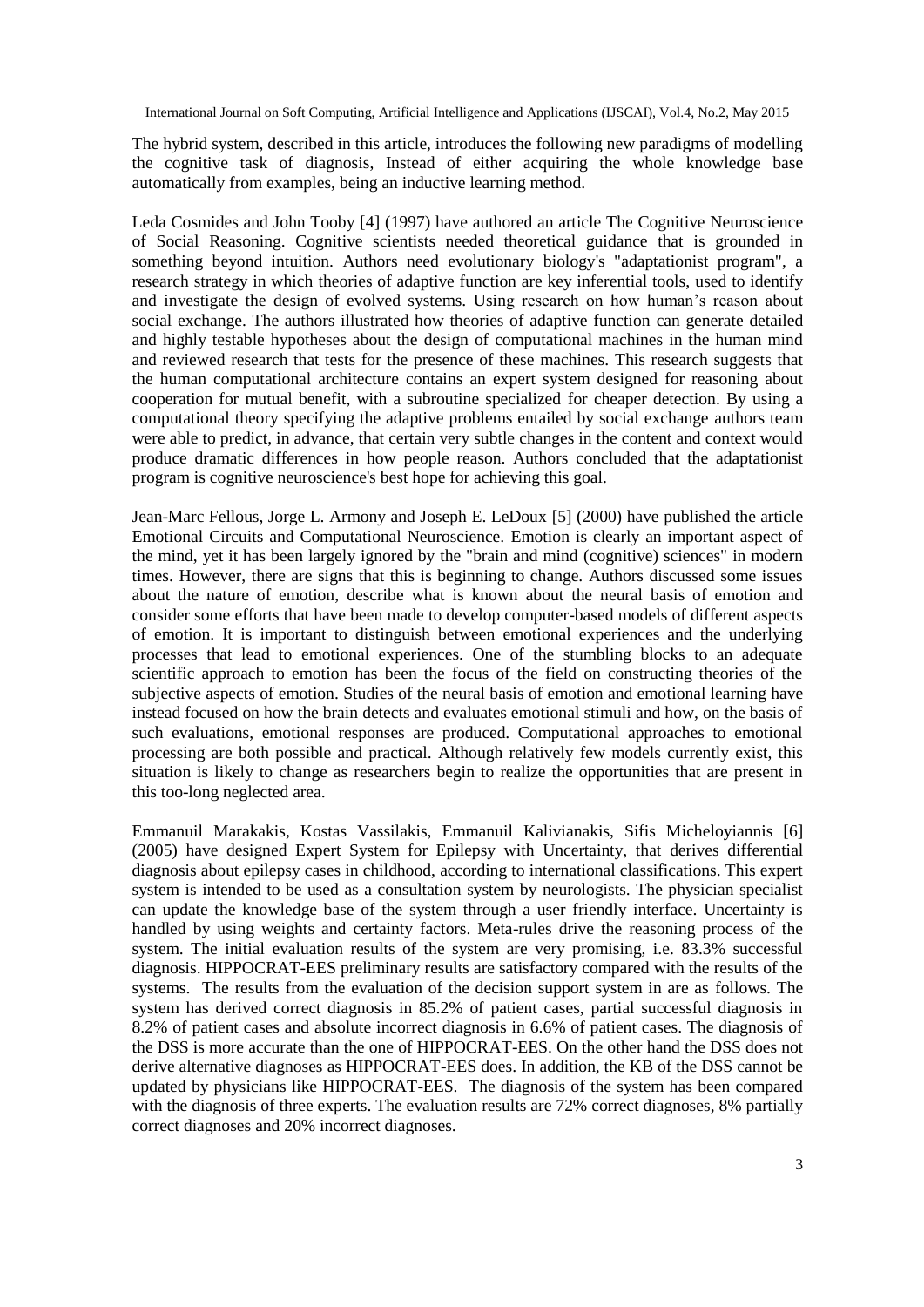Blacksmiths, Neurons Mauro Adenzato and Francesca Garbarini [7] (2006) authored the paper Cognitive Science, Neuroscience and Anthropology - A Journey among Robots. In recent years, neurophysiological and psychological research has highlighted a pragmatic version of the theory of knowledge, a version in which the concept of simulation has been found to play a crucial role.

In fact, research on canonical and mirror neurons has shown that *as if* simulative schema is required to perceive, categorize and understand the meaning of the external world. The present study compares the cognitive paradigm of embodied cognition with Pierre Bourdieu's practice theory. Specifically, cognitive processes and cultural mechanisms are described as phenomena that emerge from the dynamic interaction that exists between people's practical abilities and the structure of the local environment in which they act and live. A pragmatic conception of knowledge has also emerged in the field of ethnological investigation. Indeed, the concepts of resonance and empathy have proven to be essential instruments for ethnological knowledge. With this new view of the relationship between mind and body and between culture and nature, there are now greater opportunities for conducting interdisciplinary research in the natural sciences and social sciences, research aimed at reconstituting the fracture that has existed for too long now between humans as biological and cultural beings. As Jacob and Jeannerod (2005) observed, the mirror neuron system is well designed for representing an agent's motor intention, but not the agent's prior intention to execute an action. A discussion on the theoretical distinction between motor intention and prior intention goes beyond the aims of the present work. Authors referred to Becchio, Adenzato and Bara (2006) for a more exhaustive analysis of the issue.

Badri Adhikari, Md. Hasan Ansari, Priti Shrestha and Susma Pant [8] (2008) have developed a Neurology Diagnosis System, which is concerned about the construction of a web-based expert system. The objective of the system is to help the diagnosis process of neurology doctors. Neurology is a medical specialty that deals with disorders of the nervous system. Doctors will use the website as a helpful tool to diagnose their patients. The web application will collect rules of the neurology domain and cases of the patients. Integrating the techniques of rule-based reasoning and case-based reasoning a hybrid system can be constructed. The system will use the rules and cases to achieve the objective of assisting the decision making process of the domain experts. The proposed system will prove effective, efficient and will establish itself as a valuable asset of the department and the hospital. Precise analysis of return on investment (ROI) and breakeven analysis is difficult at this proposing stage of an academic project. It can be assured that the project will prove economically feasible.

Murad Alaqtash, Huiying Yu, Richard Brower, Amr Abdelgawad, Eric Spier, and Thompson Sarkodie-Gyan [9] (2010) have authored Application of Wearable Miniature Non-invasive Sensory System in Human Locomotion using Soft Computing Algorithm. The authors have designed and tested a wearable miniature non-invasive sensory system for the acquisition of gait features. The sensors are placed on anatomical segments of the lower limb, and motion data was then acquired in conjunction with electromyography (EMG) for muscle activities, and instrumented treadmill for ground reaction forces (GRF). A relational matrix was established between the limb-segment accelerations and the gait phases. This algorithm offers the possibility to perform functional comparisons using different sources of information. It can provide a quantitative assessment of gait function. This algorithm has clearly illustrated the possibility to perform functional comparisons by using different sources of information.

The fuzzy similarity methodology depicts distinctions between the reference able-bodied and the randomized test subjects within with a membership grade of belonging. This novel algorithm may offer very reliable and efficient tools for the evaluation and assessment of gait function in several ways: By building a rule-based system depicts the strength of relation between muscle activities,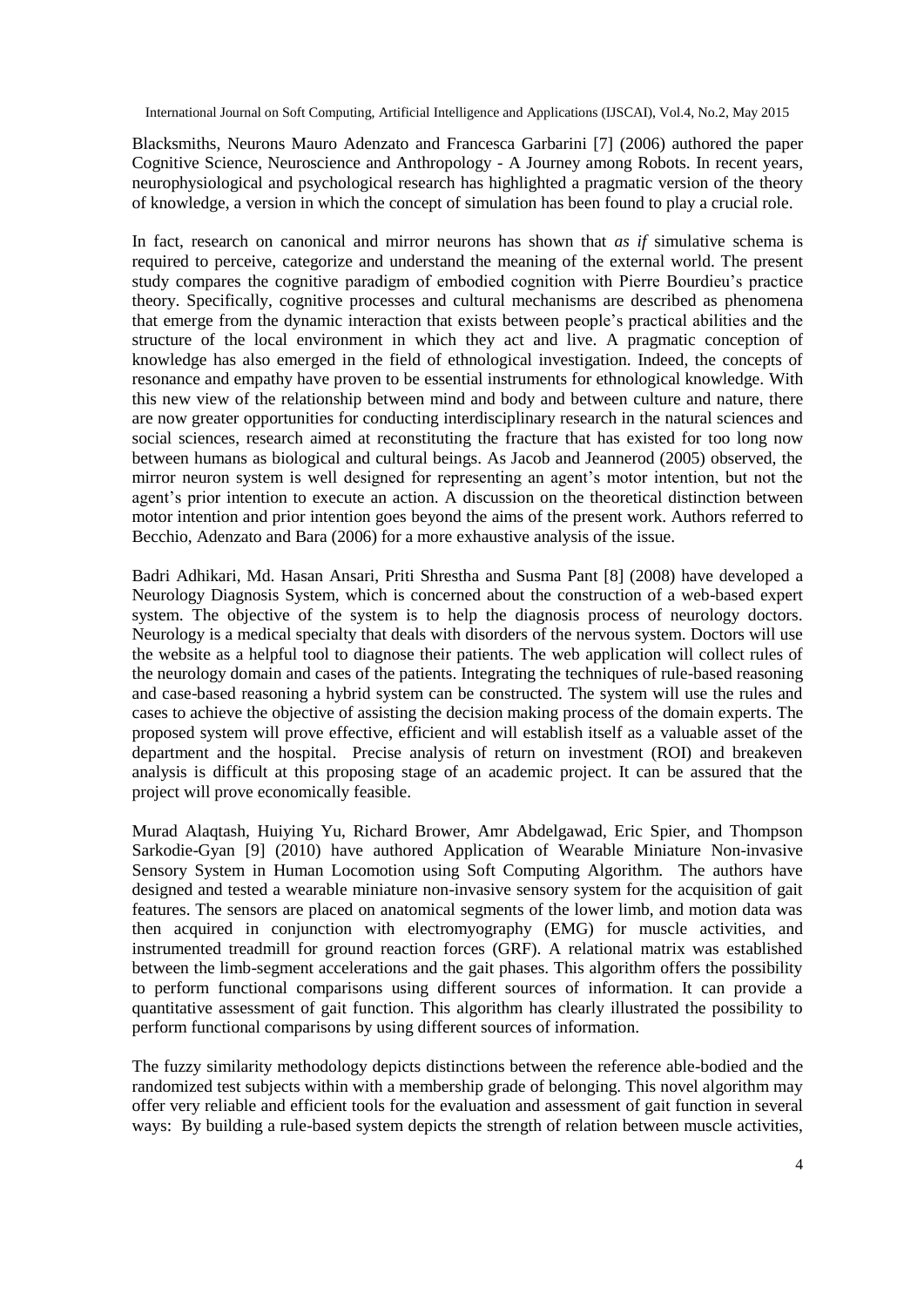limb-segment accelerations, and gait phases. By comparing the reference muscle activities within gait phases with a randomized input-matrix through a fuzzy similarity algorithm.

Youssouf EL ALLIOUI and Omar EL BEOOALI [10] (2010) have authored the article O'Neurolog – Building, an Ontology for Neurology in Mobile Environment, The (context aware services). A crucial requirement for the context-aware service provisioning is the dynamic retrieval and interaction with local resources, i.e., resource discovery. The high degree of dynamicity and heterogeneity of mobile environments requires rethinking and/or extending traditional discovery solutions to support more intelligent service search and retrieval, personalized to user context conditions. Authors research work aims at providing suitable answering mechanisms of mobile requests by taking into account user contexts (preferences, profiles, physical location, temporal information…). This paper proposes ontology, called O'Neurolog, to capture semantic knowledge a valuable in Neurology domain in order to assist users (doctor, patient, administration …) when querying Neurology knowledge bases in mobile environment. First, authors designed a domain specific ontology, called O'Neurolog that incorporates concepts drawn from raw data and expert knowledge. In fact, data and knowledge discovery is a crucial activity in pervasive environments where mobile users need to be provided with personalized results due to limited physical characteristics of portable devices. Another interesting future issue authors envision dealing which is the resolution of conflicts that may arise between value or priority preferences. Authors believe that a possible approach may be the definition of meta-preferences, as authors have began the formalization in section.

Faran Baig, M. Saleem Khan, Yasir Noor and M. Imran [11] (2011) have designed model of Fuzzy Logic Medical Diagnosis Control System, This research work addresses the medical diagnosis regarding the normality of a human function in human brain and the diagnosis of haemorrhage and brain tumour. It enhances the control strategies in the medical field to diagnose a disease. The simulation results are found in agreement with the design based calculated results. This research work proposes to develop a control system to enhance the efficiency to diagnose a disease related to human brain. Both the design model and simulation result are same. The designed system can be extended for any number of inputs. Normal, haemorrhage and the brain tumour all depend on the inputs protein, red blood cell, lymphocytes, neutrophils and eosinophils. Authors defined this system for any number of inputs. As the inputs are the blood cells and the designed system use five blood cells as inputs, similarly authors defined this system more than five Inputs to get more efficient human diagnose results. The design work was being carried out to design state of the art fuzzy logic medical diagnosis control system in future using FPGAs.

Dragan Simić, Svetlana Simić, and Ilija Tanackov [12] (2011) authored the article An Approach of Soft Computing Applications in Clinical Neurology, this paper briefly introduces various soft computing techniques and presents miscellaneous applications in clinical neurology domain. Authors presented applications of soft computing models of the cutting edge researches in neurology domain, specifically for EMG and EEG signals. This paper only indicates some researches based on hybrid soft computing and expert and decision support systems. Also, researches on implementation of different artificial intelligence techniques – hybrid soft computing methods can be applied to almost all medical domains, neurology included.

Rajdeep Borgohain and Sugata Sanyal [13] (2011) designed Rule Based Expert System for Cerebral Palsy Diagnosis. The use of artificial intelligence is finding prominence not only in core computer areas, but also in cross disciplinary areas including medical diagnosis. The expert system takes user input and depending on the symptoms of the patient, diagnoses and if the patient is suffering from Cerebral Palsy*.* The expert system also classifies the Cerebral Palsy as mild, moderate or severe based on the presented symptoms. Authors have discussed the design and implementation of a rule based Expert System for Cerebral Palsy Diagnosis*.* This expert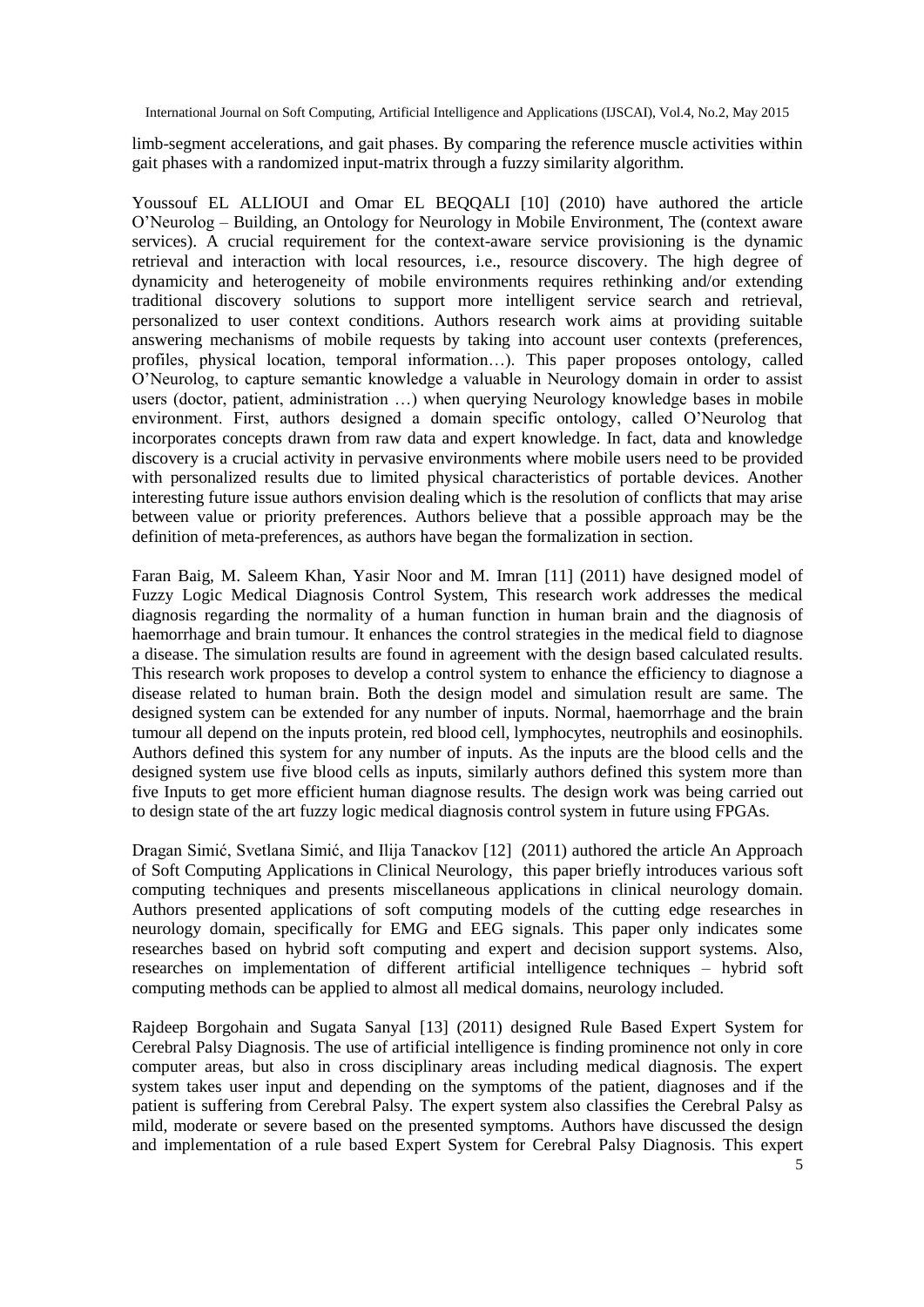system helps to diagnose Cerebral Palsy and classify it as mild, moderate or severe. In the implementation, authors have taken the most classical symptoms of Cerebral Palsy and given a weight age to each of the symptom and according to the feedback given by the user.

The expert system can go a great deal in supporting the decision making process of medical professionals and also help parents having children with Cerebral Palsy to assess their children and to take appropriate measures to manage the disease.

Imianvan Anthony Agboizebeta and Obi Jonathan Chukwuyeni [14] (2012) have authored Cognitive analysis of multiple sclerosis utilizing fuzzy cluster means Multiple sclerosis, often called MS, is a disease that affects the central nervous system (the brain and spinal cord). Myelin provides insulation for nerve cells improves the conduction of impulses along the nerves and is important for maintaining the health of the nerves. In multiple sclerosis, inflammation causes the myelin to disappear. Genetic factors, environmental issues and viral infection may also play a role in developing the disease. MS is characterized by life threatening symptoms such as; loss of balance, hearing problem and depression*.* This paper presents a diagnostic fuzzy cluster means system to help in diagnosis of Multiple sclerosis using a set of symptoms. This advanced system which uses clustered data set is more precise than the traditional system. The classification, verification and matching of symptoms to the two groups of clusters (Relapsing/remitting multiple sclerosis and Primary Progressive Multiple Sclerosis) was necessary especially in some complex scenarios. This paper demonstrates the practical application of ICT (Information and communication technology) in the domain of diagnostic pattern appraisal in medicine by determining the extent of membership of individual symptoms. The model proposed allows for the classification of matching of cluster groups to multiple sclerosis symptoms. The fuzzy-cluster means model proposed in this paper appears to be a more useful.

Sujit Das, Pijush Kanti Ghosh and Samarjit Kar [15] (2012) have authored Hypertension Diagnosis: A Comparative Study using Fuzzy Expert System and Neuro Fuzzy System. Hypertension is called the silent killer because it has no symptoms and can cause serious trouble if left untreated for a long time. It has a major role for stroke, heart attacks, heart failure, aneurysms of the arteries, peripheral arterial diseases, chronic kidney disease etc. Then this paper presents a comparative study between fuzzy expert system (FES) and feed forward back propagation based neuro fuzzy system (NFS) for hypertension diagnosis. This paper also presents a comparison among the learning functions (LM, GD and BR) where Levenberg-Marquardt based learning function shows its efficiency over the others. Comparison between FES and NFS shows the effectiveness of using NFS over FES. Here, the input data set has been collected from 10 patients whose ages are between 20 and 40 years, both for male and female. It has shown that the neuro fuzzy system used in this study has the capacity to produce higher overall prediction accuracy than particular fuzzy expert system architecture. Based on this observation authors concluded that NFS represents a useful method for medical diagnostic task of finding hypertension risk factor. Different ANN training algorithms were shown to lead to different diagnostic results among which Levenberg- Marquardt is proved to be optimal. Development of NFS would be more helpful to medical experts and new coming practitioner for diagnosing the hypertension in proper order. For feed forward back propagation based neural network, authors have taken the membership values of related linguistic variables (low, medium and high) as input of age, BMI, BP and Heart Rate and as output (less, moderate and severe) for Hypertension risk evaluation. In this present study, FES shows hypertension risk is moderate for 5 patients and less for the other five patients. But NFS shows severe risk for 5 patients, less risk for 4 patients and moderate risk for 1 patient which is close to medical observation as released by a team of experts. Future goal of this study is to present the adaptive neuro fuzzy inference system (ANFIS) for diagnosis of Hypertension and to make a comparative study with the existing system. More rules and more symptoms might be added in the future research work for more precise diagnosis.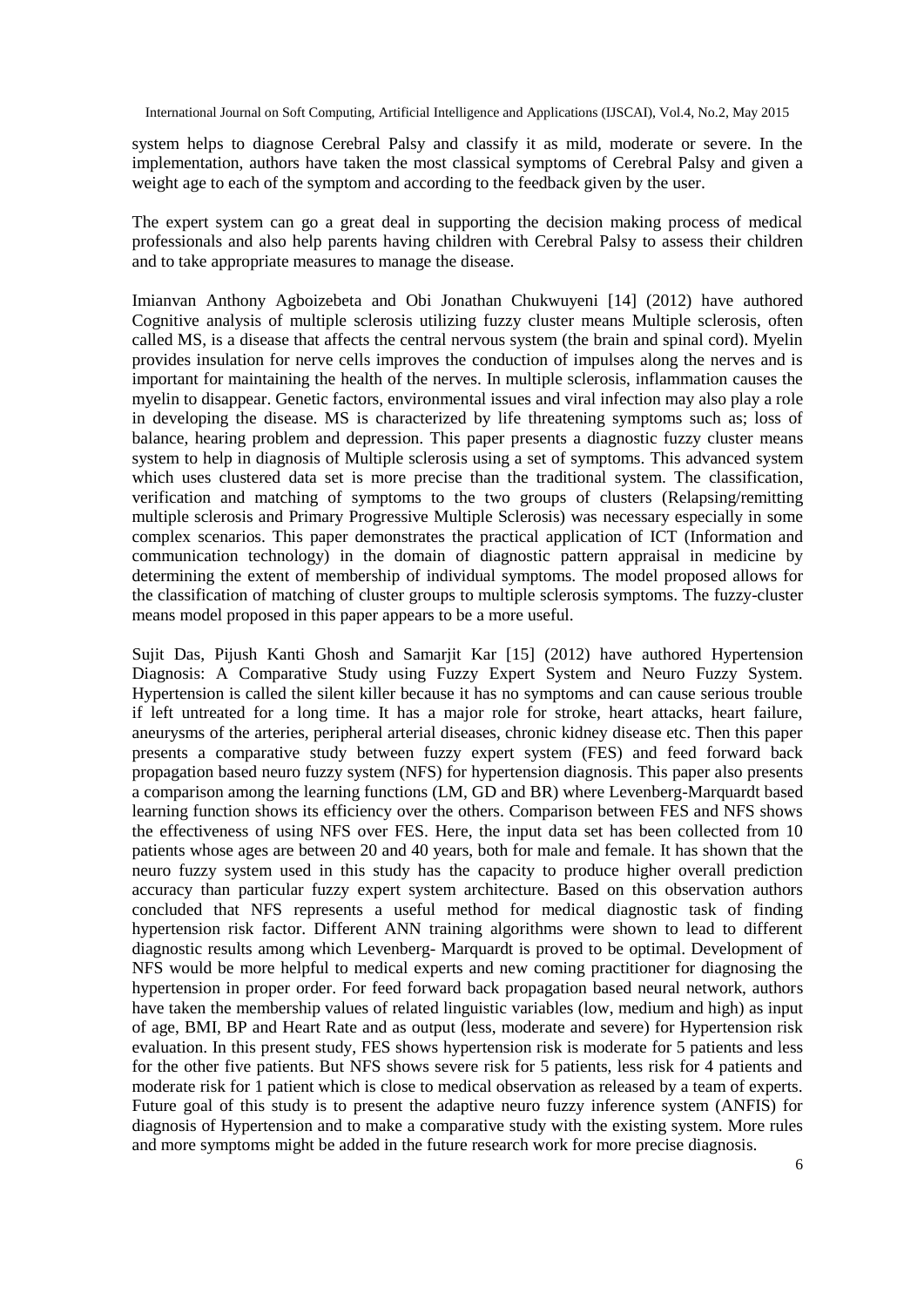Vida Groznika, Matej Guida, Aleksander Sadikova, Martin Mozinaa, Dejan Georgiev, Veronika Kragelj, Samo Ribari, Zvezdan Pirtosek and Ivan Bratkoa [16] (2012) have authored the article Artificial Intelligence in Medicine. This paper describes the use of expert's knowledge in practice and the efficiency of a recently developed technique called argument-based machine learning (ABML) in the knowledge elicitation process. Authors are developing a neurological decision support system to help the neurologists differentiate between three types of tremors: Parkinsonian, essential and mixed tremor (comorbidity). The system is intended to act as a second opinion for the neurologists and most importantly to help them reduce the number of patients in the "gray area" that require a very costly further examination (DaTSCAN). Authors strived to elicit comprehensible and medically meaningful knowledge in such a way that it does not come at the cost of diagnostic accuracy. 122 patients were enrolled into the study. The classification accuracy of the final model was 91%. Equally important, the initial and the final models were also evaluated for their comprehensibility by the neurologists. All 13 rules of the final model were deemed as appropriate to be able to support its decisions with good explanations. This paper demonstrates ABML's advantage in combining machine learning and expert knowledge. The accuracy of the system is very high with respect to the current state-of-the-art in clinical practice and the system's knowledge base is assessed to be very consistent from a medical point of view. Authors have also measured the net time involvement of the expert in building a knowledge base for the system. Authors believe ABML saves a significant amount of expert's time and the experts agreed that the process itself felt very natural and stimulating.

Rajdeep Borgohain and Sugata Sanyal [17] (2012) have discussed the implementation of a rule based expert system for diagnosing neuromuscular diseases. The proposed system is implemented as a rule based expert system in JESS for the diagnosis of Cerebral Palsy, Multiple Sclerosis, Muscular Dystrophy and Parkinson's disease. In this system, the user is presented with a list of questionnaires about the symptoms of the patients based on which the disease of the patient is diagnosed and possible treatment is suggested. This system can aid and support the patients suffering from neuromuscular diseases to get an idea of their disease and possible treatment for the disease. Author's presented an expert system for diagnosis of neuromuscular disorders*,* which is used to diagnose some of the most common neuromuscular diseases i.e. Cerebral Palsy, Muscular Dystrophy, Parkinson's disease and Multiple Sclerosis. The system is a rule based expert system implemented using the Java Expert System Shell using the backward chaining mechanism. The expert system can go a great deal in supporting the decision making process of medical professionals and also help patients with neuromuscular disorders and give an overview of the disease and treatment options.

A.Sh.AMOOJI [18] (2013) has authored the article the application of expert systems in medical diagnosis, which is very interesting and it creates considerable importance system of diagnosis. The proposed system can help doctors and patients in providing decision support system, interactive training tools and expert skills. The system constitutes part of intelligent system for diagnosis of neurological diseases that used in one of the great hospital in Tehran. All of the neurological diseases diagnoses have been investigated in this project. The system constitutes part of intelligent system of diagnosis of neurological diseases. The present expert system is evolving and increasing efficiency for all neurological diseases. Therefore the work was aimed to design a system for the diagnosis of neurological diseases using FC (Fuzzy Cognitive) which is a successful application of Lotfizadeh's fuzzy set theory. It is a reasonable tool for dealing with uncertainty and imprecision and the knowledge of a physician can be modelled using an FC. Usefulness and power of a FC depends on its knowledge base which consists of a data base and a rule base. It is observed that the performance of a FC mainly depends on its rule base, and optimizing the membership function distributions stored in the data base is a fine tuning process.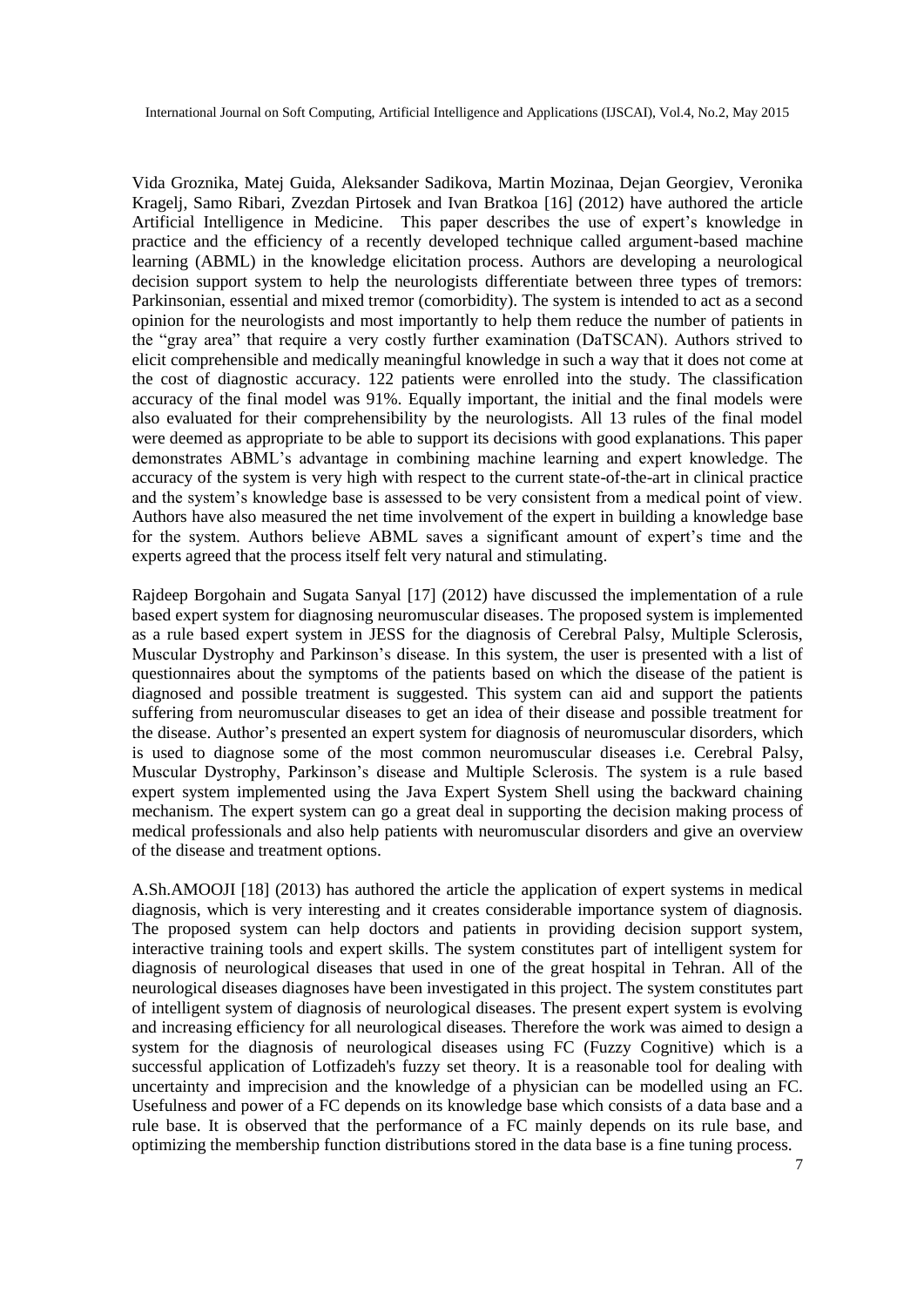The proposed work can be further improved and lengthened for the automation of disease (cancer, heart disease, arthritis) prediction with the help of genetic algorithm and microarray gene expression. Real data from health care organizations and agencies needs to be collected and all the available techniques will be compared for the optimum accuracy.

[Vahid Eslami,](http://www.ncbi.nlm.nih.gov/pubmed/?term=Eslami%20V%5Bauth%5D) [Sadreddin Rouhani-Esfahani,](http://www.ncbi.nlm.nih.gov/pubmed/?term=Rouhani-Esfahani%20S%5Bauth%5D) [Nima Hafezi-Nejad,](http://www.ncbi.nlm.nih.gov/pubmed/?term=Hafezi-Nejad%20N%5Bauth%5D) [Farshid Refaeian,](http://www.ncbi.nlm.nih.gov/pubmed/?term=Refaeian%20F%5Bauth%5D) [Siamak](http://www.ncbi.nlm.nih.gov/pubmed/?term=Abdi%20S%5Bauth%5D)  [Abdi,](http://www.ncbi.nlm.nih.gov/pubmed/?term=Abdi%20S%5Bauth%5D) and Mansoureh Togha<sup>[19]</sup> (2013). A computerized expert system for diagnosing primary headache based on International Classification of Headache Disorder. The authors developed a computerized program designed to diagnose primary headache based on international classification of headache disorders, criteria for use by physicians. An appropriate questionnaire was designed according to the ICHD-II criteria for all types of primary headaches and the computerized system provided diagnosis based on the criteria. The software was tested by analyzing 80 patients, recruited from an outpatient headache clinic, affected by primary headache. Each patient with a unique card number was interviewed up to 15 minutes. At the end of each day, software and neurologist diagnoses were evaluated for each patient. Of 80 patients, the software was able to come up with correct results in 78 cases. The age of the patients ranged from 30 to 80 years old. Migraine headache accounted for 71 cases, five patients had tension type headache, and 2 had cluster headaches; all were correctly diagnosed by software. Two cases were not concordant with the neurologist's diagnosis. The neurologist diagnosed these two cases as "Medical overuse syndrome headache" and "cluster headache", which authors software was not able to diagnosis them. This software permitted the diagnosis of more than 97% of the patients similar to the physician's. Authors hope this questionnaire and applying the software to diagnose headache based on ICHD could be of help to better the diagnosis of headaches.

Atul Krishan Sharma and Stuti Gupta [20] *(2014)* have developed Neurological Disorder Diagnosis System. This paper presents an account of Rule-Based Expert System (RBES) for Neurological Disorders, i.e., Alzheimer, Parkinson, Tetanus disease, Cerebral Palsy, Meningitis, Epilepsy, Multiple Sclerosis, Stroke, Cluster headache, Migraine, Meningitis. Neurological disorders are mainly concerned with the malfunctioning of nervous system. Detection and monitoring of neurological disorders at early stage is essential for quality life and facilitate necessary diagnosis and treatment of the diagnosed disease. The focus of this paper is the development of Neurological Disorder Diagnosis System (NDDS), which can act as home agent to detect the disorder with accuracy to that of an expert. The system consists of a knowledge base with some facts. On the basis of these facts the medical practitioner will fed symptoms as input. The system by applying inference procedures will return the output as results. More than 10 types of neurological diseases can be diagnosed and treated by the system. In this paper, Neurological Disorder Diagnosis System (NDDS) a rule based expert system is developed which helps in diagnosing a nervous system disorder by analyzing the observed symptoms. This expert system is developed to be used as a consultation system for neurologists and researchers in order to reach a decision. The system developed is different from previously developed systems is in terms of accuracy. The system is developed to be near possible as accurate as a human expert. This system can be made advanced to deal with uncertainty using Fuzzy Based Reasoning Techniques. Fuzzy logic provides high accuracy for problems based on uncertainty. The system can also be developed as touch screen systems which can act as pocket systems to detect neurological disorders.

Maíra Junkes-Cunha, Glauco Cardozo, Christine F Boos and Fernando de Azevedo [21] (2014) have authored Implementation of expert systems to support the functional evaluation of stand-tosit activity background, functional evaluation of sit-to-stand and stand-to-sit activities was often used by physiotherapists in patients with neurological and musculoskeletal disorders. The observation of the way these activities are executed is essential in identifying kinesiological problems.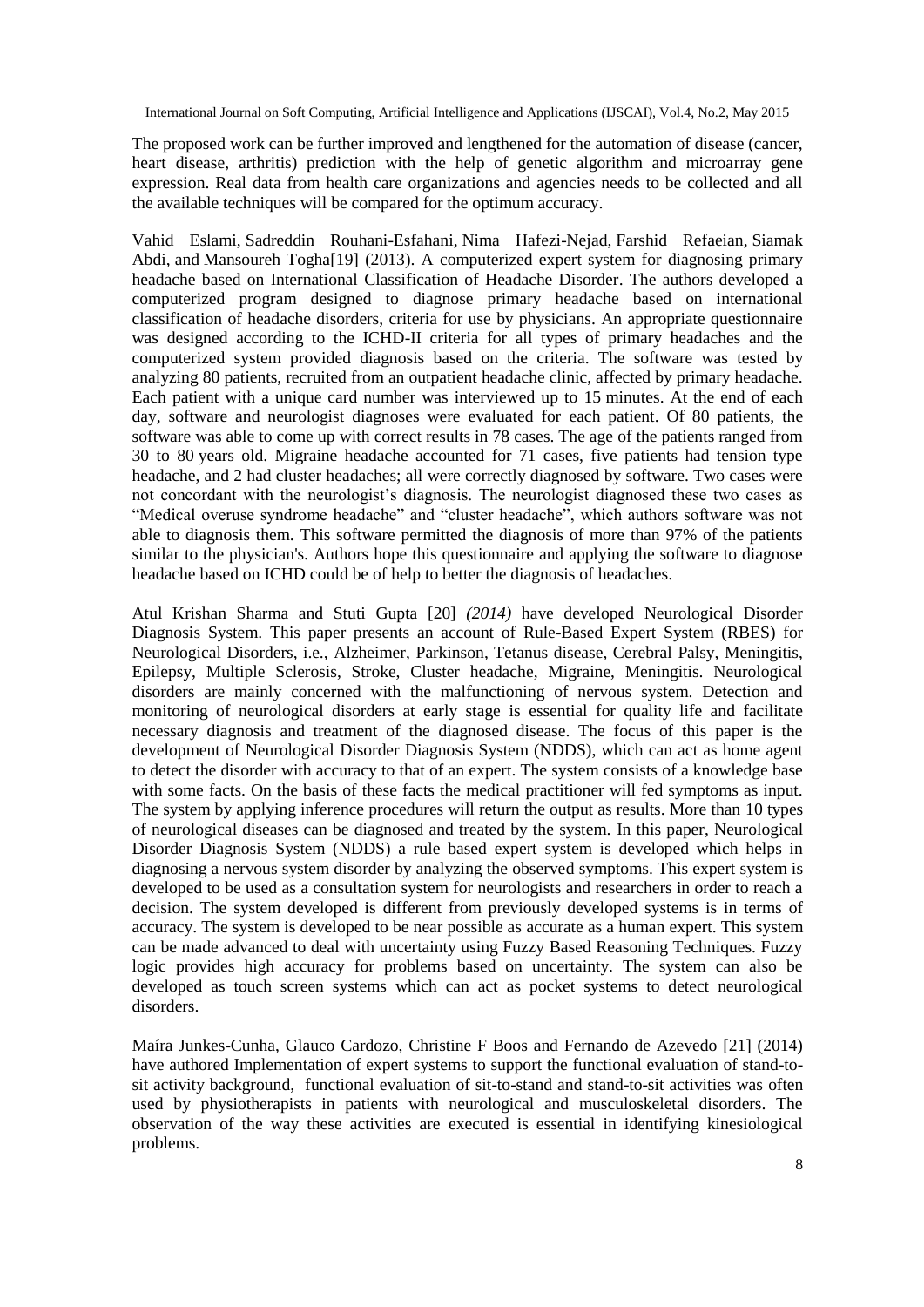There are different methodologies used to describe the stand-to-sit activity and its evaluation is not yet standardized, which makes the practical application of resources on clinical observation difficult. The objective of this study is to automate the decision making process of an evaluation protocol, developed in previous study and facilitate its utilization by professionals in the area.

The developed expert systems can support the physiotherapist in evaluating stand-to-sit activity through a conclusion suggestion about the "level of inadequacy" for the "degree of inadequacy" searched during its execution. Results of experts evaluation analyzed through statistical methods indicate that the automation of protocols contributed to the standardization of the evaluation of stand-to-sit activity and that it has application for teaching purposes.

Komal R. Hole and Prof.Vijay S.Gulhane Rule-Based Expert System for the Diagnosis of Memory Loss Diseases [22] (2014).The paper presents a Rule-based Expert System for Memory Loss Disease with the help of rules and facts. Also the Case-based approach is used for saving the cases and for comparing the new case with previously saved cases. It will initially discuss different approaches in designing of Medical Diagnosis Expert Systems with focus on all the information about the memory loss. The different symptoms and causes of memory loss at different age groups and the precautions for any kind of memory loss are covered. It is an attempt to focus on some of very important diseases related to memory loss like Alzheimer's disease, Parkinson's disease, Huntington's disease, and dementia which are among the most common types of memory loss diseases. The rule-based and case-based reasoning can be used for designing diagnostic system. Case-based reasoning is often used where experts find it hard to articulate their thought processes when solving problems. Expert system is a computer program designed to model the ability of solving a problem by a human. In this dissertation an expert system has been introduced to diagnose and suggest the treatments for the type of memory loss diseases. Hence, first the purpose and goals of an expert system were defined and then the relevant research reviewed. The case-based medical expert system prototype that supports diagnosis of common diseases was developed. Several properties of this model remain to be to be investigated. It should be tested on several more databases. Unfortunately databases are typically proprietary and difficult to obtain. Future prospects for medical databases should be good since some hospitals are now using computerized record system instead of traditional paper based. It should be fairly easy to generate data for machine diagnosis.

# **3. CONCLUSIONS**

This literature survey reveals that many researchers have applied soft computing techniques to neurology problems. At the outset authors concluded that even after having significant research in this field. The practical use of expert system by a neurologist in Indian hospitals is limited. Authors would like to conduct an field survey of this aspect and would like to explore why the use of research tools developed has not been/could not been applied in practice. This survey would help us to understand the difficulties and limitations of such tools/software in Indian context.

Authors would like develop an innovative solution which will suit our Indian neurologist doctors requirements particularly remote and rural areas.

## **ACKNOWLEDGEMENTS**

The authors would like to express gratitude to NMAM Institute of Technology, Nitte and Basaveshwar Science College, Bagalkot for their support and funding present research. Authors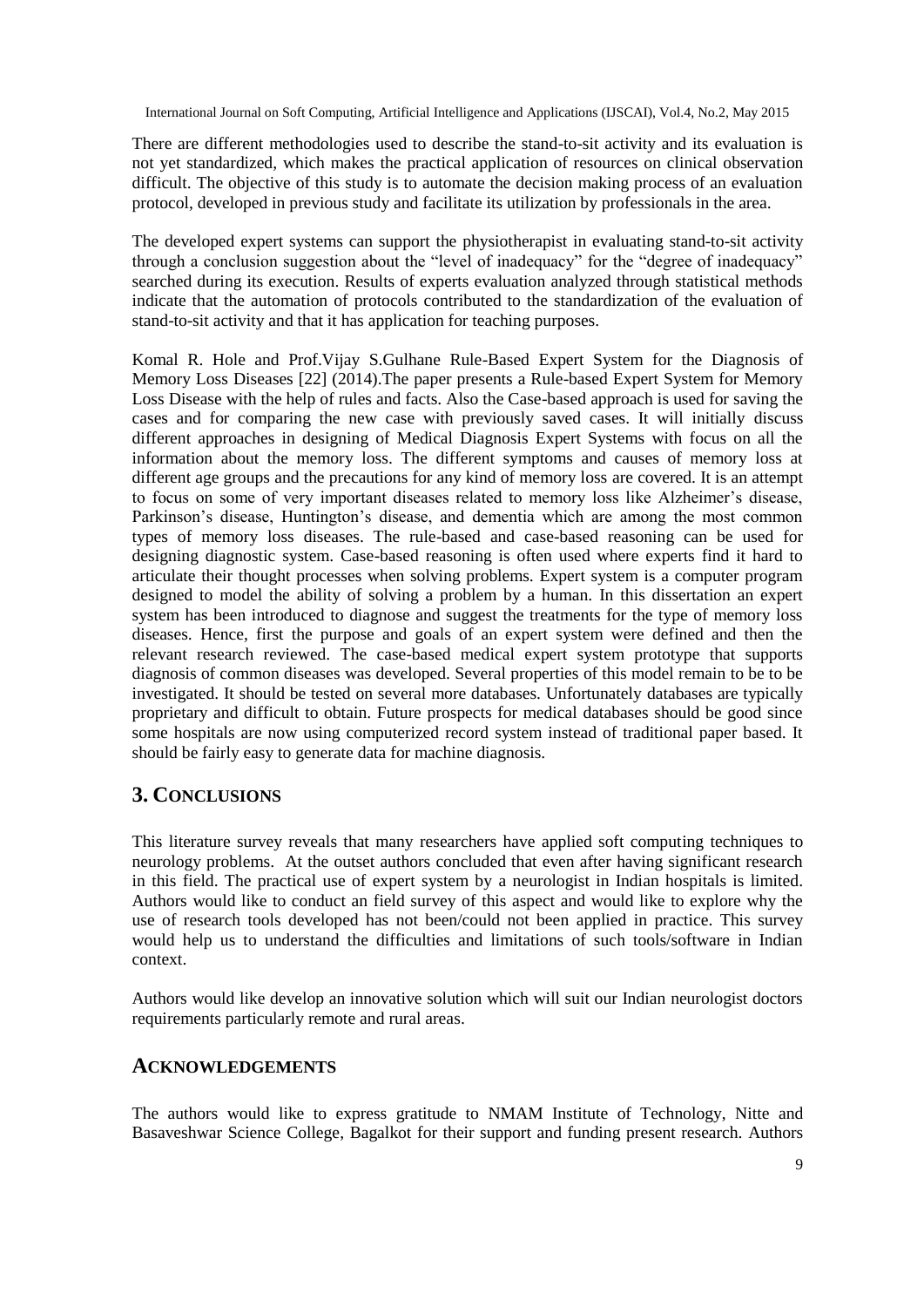would like to thank the Vision Group of Science and Technology, Government of Karnataka for sponsoring the project under K-Fist Level-1 Project Soft Computing Applications in Business and Industry sectors  $(GRD - 248, 2013-14)$ 

#### **REFERENCES**

- [1] Klaus Spitzer, Andreas Thie, Louis R. Caplan and Klaus Kunze (1989), The MICROSTROKE Expert System for Stroke Type Diagnosis, *American Heart Association* Print ISSN: 0039-2499. Online ISSN: 1524-4628 doi: 10.1161/01.STR.20.10.1353,*Stroke.*;20:1353-1356 <http://stroke.ahajournals.org/content/20/10/1353>
- [2]. Cruz J, Barahona P, Figueiredo A.P, Veloso M, Carvalho M. UNINOVA (1994), DARE: a Knowledge-Based System for the Diagnosis of Neuromuscular Disorders, *Hospital Egas Moniz*, Hospital Santa Maria, pp :1-12
- [3]. Christophe S. Herrmann (1995) A Hybrid Fuzzy Neural Expert System for Diagnosis, Pp 494-500, [herrmann@intellektik.informatik.th-darmstadt.de](mailto:herrmann@intellektik.informatik.th-darmstadt.de)
- [4]. Leda Cosmides and John Tooby (1997), The Cognitive Neuroscience of Social Reasoning, *The New Cognitive Neurosciences* Second Edition, A Bradford Book The MIT Press Cambridge, Massachusetts London, England, Pp : 1259-1270
- [5]. Jean-Marc Fellous, Jorge L. Armony and Joseph E. LeDoux (2000), Emotional Circuits and Computational Neuroscience, Road Map: Connectionist Psychology Related Reading: Conditioning; Emotion-Cognition Interactions; *Sparse Coding in the Primate Cortex*, Pp : 1-6
- [6]. Emmanuil Marakakis, Kostas Vassilakis, Emmanuil Kalivianakis, Sifis Micheloyiannis (2005) Expert System for Epilepsy with Uncertainty, AIML 05 Conference, 19-21 December 2005, CICC, Cairo, Egypt [http://www.cs.teicrete.gr](http://www.cs.teicrete.gr/)
- [7]. Blacksmiths, Mauro Adenzato and Francesca Garbarini (2006), The *As If* in Cognitive Science, Neuroscience and Anthropology A Journey among Robots and Neurons, *Theory & Psychology, Sage Publications*. Vol. 16(6): 747–759 DOI: 10.1177/0959354306070515 [www.sagepublications.com](http://www.sagepublications.com/) University of Turin
- [8]. Badri Adhikari, Md. Hasan Ansari, Priti Shrestha and Susma Pant (September 25, 2008 ) "Neurology Diagnosis System", Module
- [9]. Murad Alaqtash, Huiying Yu, Richard Brower, Amr Abdelgawad, Eric Spier and Thompson Sarkodie-Gyan (2010), Application of Wearable Miniature Non-invasive Sensory System in Human Locomotion Using Soft Computing Algorithm
- [10]. Youssouf EL ALLIOUI and Omar EL BEQQALI (September 2010), O'Neurolog– Building an Ontology for Neurology in Mobile Environment, *IJCSNS International Journal of Computer Science and Network Security*, VOL.10, No.9,
- [11]. Faran Baig, M. Saleem Khan, Yasir Noor, M. Imran, Faran Baig et al. (5 May 2011), Design Model of Fuzzy Logic Medical Diagnosis Control System, *International Journal on Computer Science and Engineering (IJCSE)* ISSN : 0975-3397 Vol. 3, Pp:2093-108
- [12]. Dragan Simić, Svetlana Simić, and Ilija Tanackov (2011), An Approach of Soft Computing Applications in Clinical Neurology E. Corchado, M. Kurzyński, M. Woźniak (Eds.): HAIS 2011, Part II, LNAI 6679, Pp. 429–436, 2011. © Springer-Verlag Berlin Heidelberg
- [13]. Rajdeep Borgohain, Sugata Sanyal (2011) Rule Based Expert System for Cerebral Palsy Diagnosis, Pp : 1-4
- [14]. Imianvan Anthony Agboizebeta and Obi Jonathan Chukwuyeni (January 2012), Cognitive Analysis of Multiple Sclerosis Utilizing Fuzzy Cluster Means, *International Journal of Artificial Intelligence & Applications (Ijaia), Vol.3, No.1[, Tripplejo2k2@Yahoo.Com](mailto:tripplejo2k2@yahoo.com)*
- [15]. Sujit Das, Pijush Kanti Ghosh and Samarjit Kar (2012), Hypertension Diagnosis: A Comparative Study using Fuzzy Expert System and Neuro Fuzzy System, Pp: 1-7.
- [16]. Vida Groznika, Matej Guida, Aleksander Sadikova, Martin Mozinaa, Dejan Georgiev, Veronika Kragelj, Samo Ribari, Zvezdan Pirtosek, Ivan Bratkoa(2012), Artificial Intelligence in Medicine Contents lists available at SciVerse *ScienceDirect Artificial Intelligence in Medicine journal*, No. of Pages 12
- [17]. Rajdeep Borgohain, Sugata Sanyal (2012) Rule Based Expert System for Diagnosis of Neuromuscular Disorders, Pp : 1-5